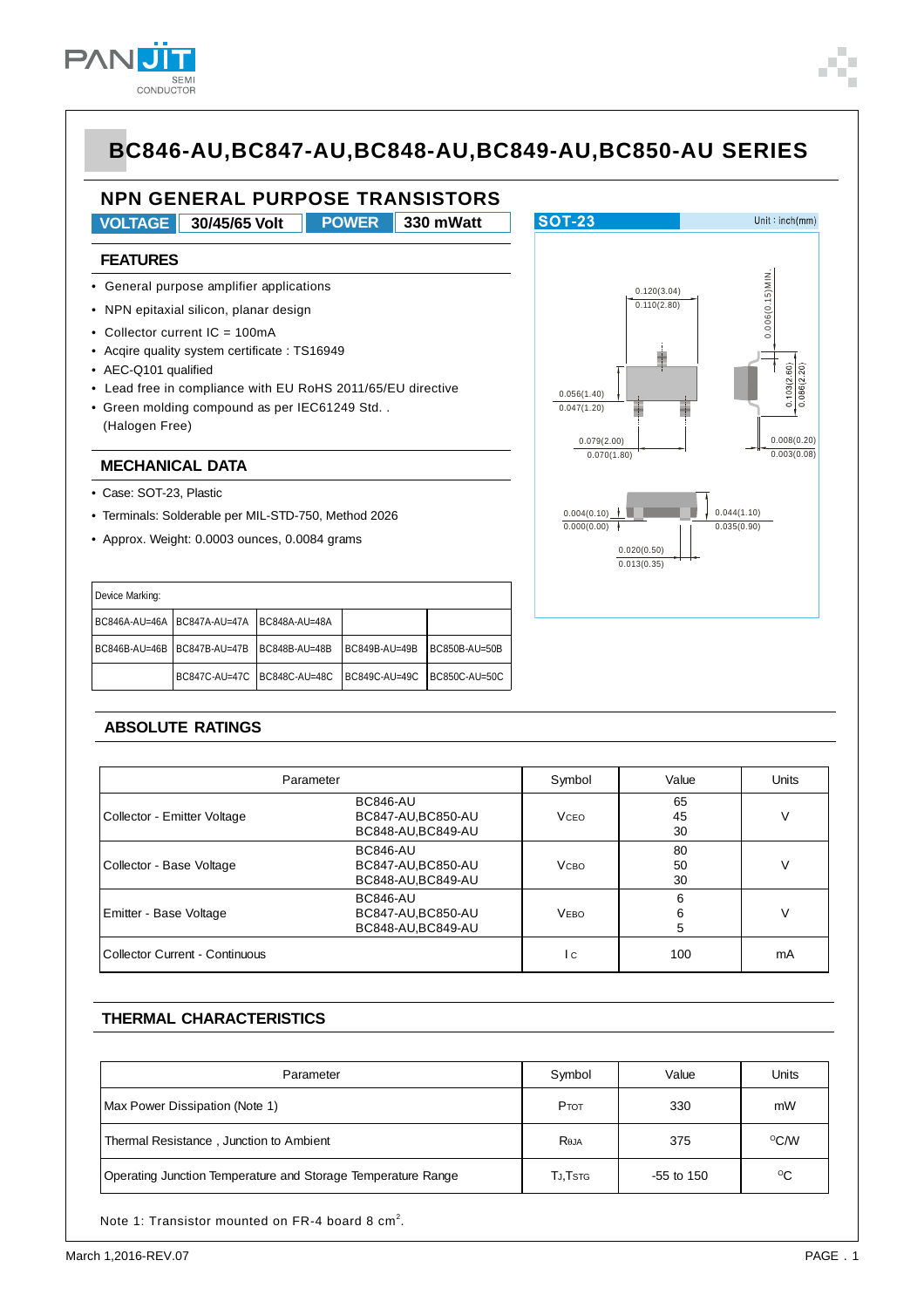

# **BC846-AU,BC847-AU,BC848-AU,BC849-AU,BC850-AU SERIES**

### **ELECTRICAL CHARACTERISTICS**

|                                                  | Parameter                                                                                    | Symbol                    | <b>Test Condition</b>                                                  | MIN.              | TYP.                     | MAX.              | Units    |
|--------------------------------------------------|----------------------------------------------------------------------------------------------|---------------------------|------------------------------------------------------------------------|-------------------|--------------------------|-------------------|----------|
| Collector - Emitter<br>Breakdown Voltage         | BC846A-AU/B-AU<br>BC847A-AU/B-AU/C-AU, BC850B-AU/C-AU<br>BC848A-AU/B-AU/C-AU, BC849B-AU/C-AU | $V(BR)$ CEO               | $IC = 10mA$ , $IB = 0$                                                 | 65<br>45<br>30    | $\blacksquare$           |                   | V        |
| Collector - Base<br>Breakdown Voltage            | BC846A-AU/B-AU<br>BC847A-AU/B-AU/C-AU.BC850B-AU/C-AU<br>BC848A-AU/B-AU/C-AU, BC849B-AU/C-AU  | V <sub>(BR)</sub> CBO     | $IC = 10uA$ , $IE = 0$                                                 | 80<br>50<br>30    | ÷                        |                   | $\vee$   |
| Emitter - Base<br>Breakdown Voltage              | BC846A-AU/B-AU<br>BC847A-AU/B-AU/C-AU.BC850B-AU/C-AU<br>BC848A-AU/B-AU/C-AU,BC849B-AU/C-AU   | V(BR)EBO                  | $IE = 1 uA$ , $IC = 0$                                                 | 6<br>6<br>5       |                          |                   | $\vee$   |
| Emitter-Base Cutoff<br>Current                   |                                                                                              | <b>IEBO</b>               | $VEB=5$                                                                |                   | ٠                        | 100               | nA       |
| Collector-Base<br><b>Cutoff Current</b>          |                                                                                              | Ісво                      | $VCB = 30V$ . $IE = 0$<br>$VCB = 30V$ , $IE = 0$ , $TJ = 150^{\circ}C$ |                   |                          | 15<br>5           | nA<br>μA |
| <b>DC Current Gain</b>                           | BC846-AU~BC848-AU Suffix "A"<br>BC846-AU~BC850-AU Suffix "B"<br>BC847-AU~BC850-AU Suffix "C" | $h_{\varepsilon_{\rm F}}$ | $IC = 10uA$ , $VCE = 5V$                                               |                   | 90<br>150<br>270         | ٠                 |          |
| <b>DC Current Gain</b>                           | BC846-AU~BC848-AU Suffix "A"<br>BC846-AU~BC850-AU Suffix "B"<br>BC847-AU~BC850-AU Suffix "C" | $h_{FF}$                  | $IC = 2mA$ , $VCE = 5V$                                                | 110<br>200<br>420 | 180<br>290<br>520        | 220<br>450<br>800 |          |
| Collector - Emitter<br><b>Saturation Voltage</b> |                                                                                              | VCE(SAT)                  | $IC = 10mA$ , $IB = 0.5mA$<br>$IC = 100mA$ , $IB = 5mA$                |                   | $\overline{\phantom{a}}$ | 0.25<br>0.6       | $\vee$   |
| Base - Emitter<br><b>Saturation Voltage</b>      |                                                                                              | VBE(SAT)                  | $IC = 10mA$ . $IB = 0.5mA$<br>$IC = 100mA$ , $IB = 5mA$                | $\blacksquare$    | 0.7<br>0.9               | $\blacksquare$    | V        |
| Base - Emitter<br>Voltage                        |                                                                                              | VBE(ON)                   | $IC = 2mA$ , $VCE = 5V$<br>$IC = 10mA$ , $VCE = 5V$                    | 0.58              | 0.66                     | 0.70<br>0.77      | $\vee$   |
| Collector - Base<br>Capacitance                  |                                                                                              | Ссво                      | $VCB = 10V$ , $IE = 0$ , $f = 1MHz$                                    | $\blacksquare$    | ٠                        | 4.5               | pF       |

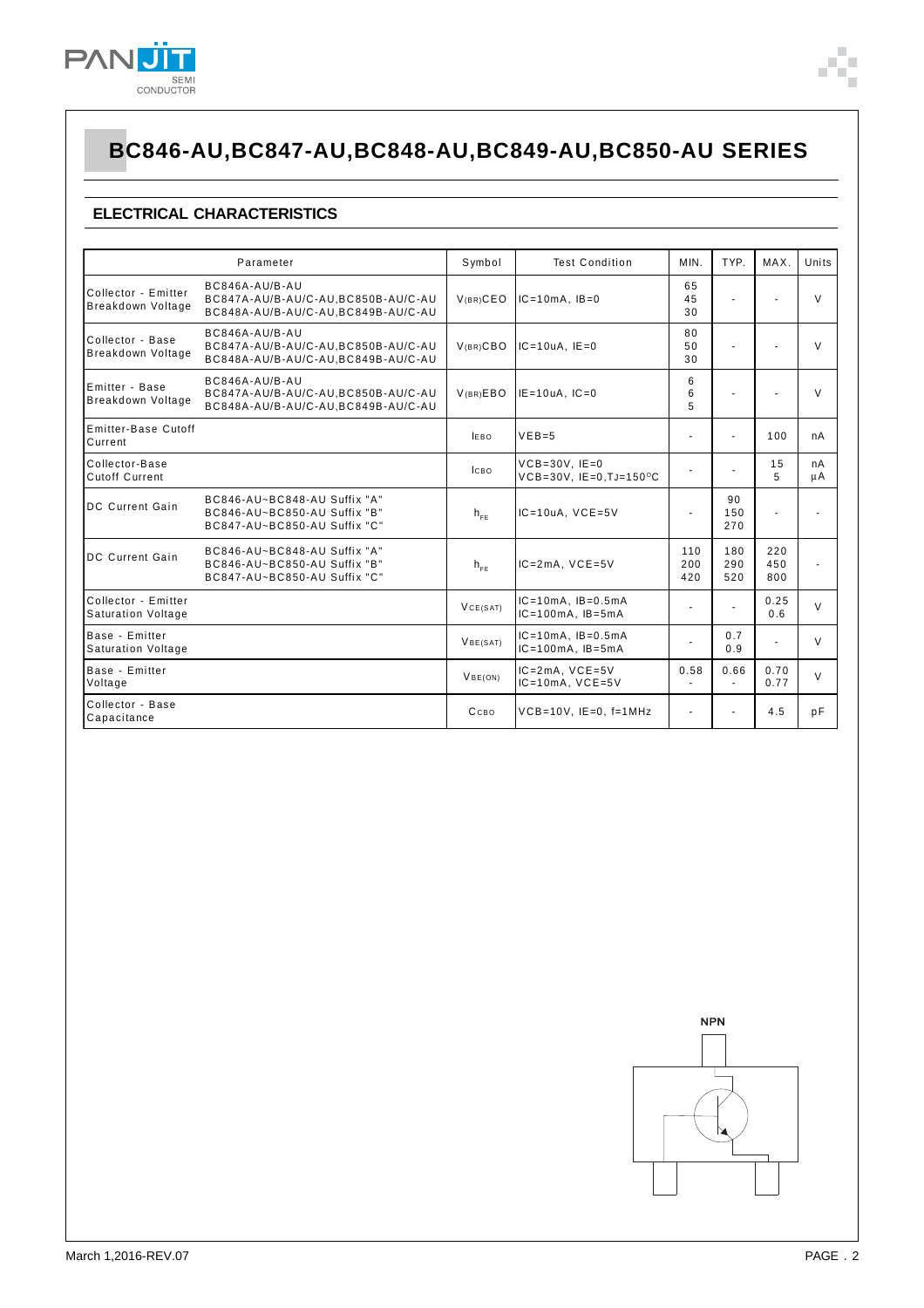

# **BC846-AU,BC847-AU,BC848-AU,BC849-AU,BC850-AU SERIES**

#### **ELECTRICAL CHARACTERISTICS CURVE (BC846A-AU,BC847A-AU,BC848A-AU)**











Fig. 5. Typical V<sub>BE(SAT)</sub> vs. Collector Current